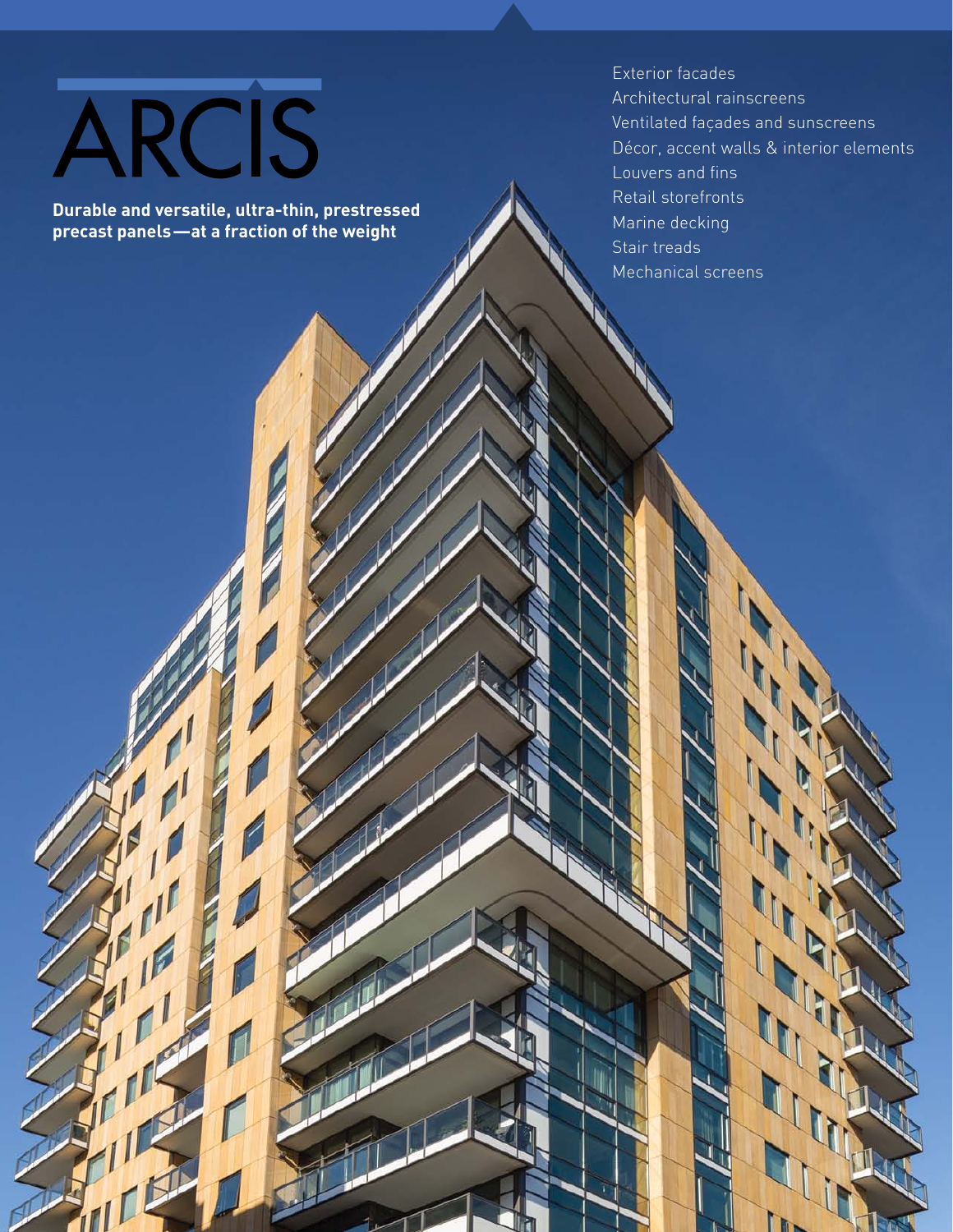

u

 $-\frac{1}{2}$ 

蠌

www.arcispanel.com **Photography: Josh Partee** 

The Casey, Portland, Ore.

T

Ш

u

Ч

u

Щ

41

一

T

rТ

QI II

mπ

**Baren**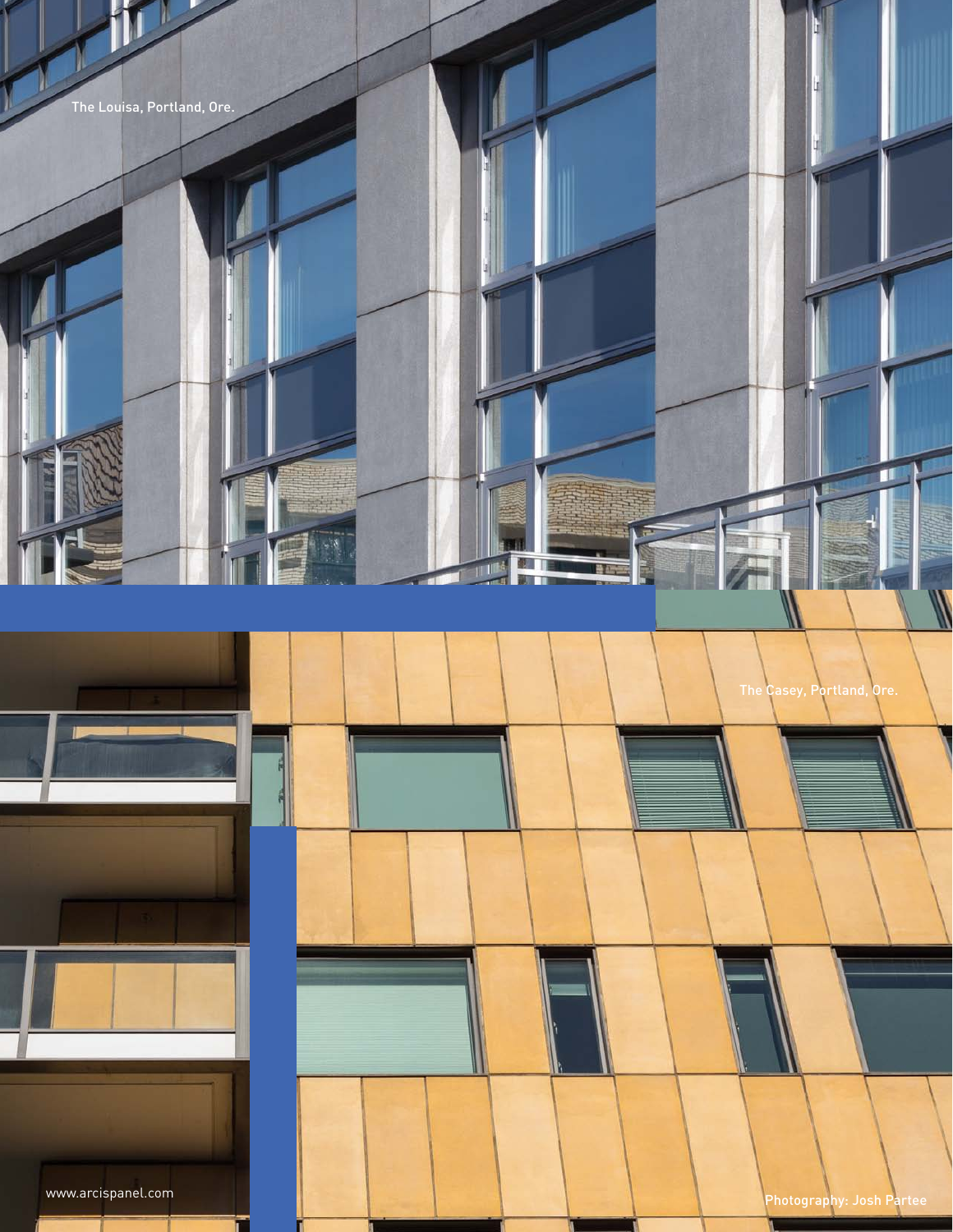## **The versatility and resilience of precast with remarkable thinness**



Boasting panel depths from 0.75 inches (19mm) to 2 inches (51mm), innovative patented ARCIS ultra-thin precast prestressed technology provides a versatile, lightweight panel that offers the strength and aesthetic versatility of concrete. With final installed weights of 9.4 psf  $(46 \text{ kg/m}^2)$ to 25 psf (122 kg/m2 ), ARCIS will forever change the way you think about architectural precast.



#### **The secret: stainless steel prestressing**

ARCIS panels use non-corrosive, highstrength aerospace grade stainless steel prestressing—pretensioned cable strand —placed longitudinally and transversely in the panel face to impart strength, crack control and durability while allowing concrete cover to be minimized. The stainless steel tendons are placed slightly off the midplane of the panel to resist curling, warping and cracking. Panels can be produced in a variety of sizes from as small as 20 square feet  $(1.8m^2)$  up to 8' x 13' (2.4m x 4m) and 8' x 15' (2.4m x 4.6m) in some markets. Panel dimensions depend on orientation and installation.

#### **Countless benefits**

#### Lightweight

Thinner, lower-weight panels mean a lower-cost superstructure, smaller and less expensive cranes or lifts for installation, reduced shipping expenses and more usable space.

#### Flexible

The modular configuration of ARCIS panels allows for amazing flexibility. Remove a panel to add a door. Cut in a window opening. Add penetrations and cut holes in the field with conventional tools. Or replace a panel if needed. Few enclosure systems can offer this flexibility and capability.

#### Resilient

Stainless steel prestressing eliminates the possibility of corrosion. High-performance concrete provides strengths in excess of 5,000 psi (35 MPa). Durable ARCIS panels will withstand everyday punishment and the test of time plus offer the fire resistance benefits of non-combustible concrete.

#### Aesthetic versatility

ARCIS panels are custom manufactured with exacting details following ASTM and PCI MNL 117 specifications. Popular precast finishes such as sandblasting, acid etching and polishing are possible. Reveals, insets and colors can be provided through the use of form liners and pigmented concrete. So dream big.

#### **Applications limited only by your creativity**

#### Rainscreen design meets precast durability

Ideal for use as a cavity wall system, sealed exterior façade or accent panel, ARCIS architectural rainscreens reduce cladding weight by nearly 90% compared to conventional precast while allowing you to create a true rainscreen configuration. ARCIS rainscreens achieve the architectural look and durability of traditional precast without the extra weight or loss of design performance.

Panel connections are made using embedded stainless steel anchors that are attached directly to the prestressing strand during manufacturing set-up. The connection to the building structure is accomplished with screw fasteners. No welding is required, which dramatically speeds up and simplifies fieldwork. Panel size is governed by the attachment system, the panel thickness and the installer's method of handling the panels. The panels span vertically between J clips.



For most high-rise applications, wind loading controls the design. 1" (25mm) thick panels can span between clips approximately 60" (1.5m) with a 35 PSF (1.6 kPa) wind load. 1 1/4" (32mm) panels can span 80" (2m) with a 30 psf (1.4 kPa) wind load. The panels can cantilever above and below the clips. Thicker panels can span farther, as can panels with ribs or stiffeners. Panel width is controlled only by installation; maximum panel size is about 8' x 13' (2.4m x 4m).

The exceptionally light weight of ARCIS rainscreen panels also makes them ideal for recladding applications.

Use the aesthetic versatility of ARCIS panels for decorative interior applications and striking storefront entrances. Their durability protects your design vision as well as any other material currently on the market.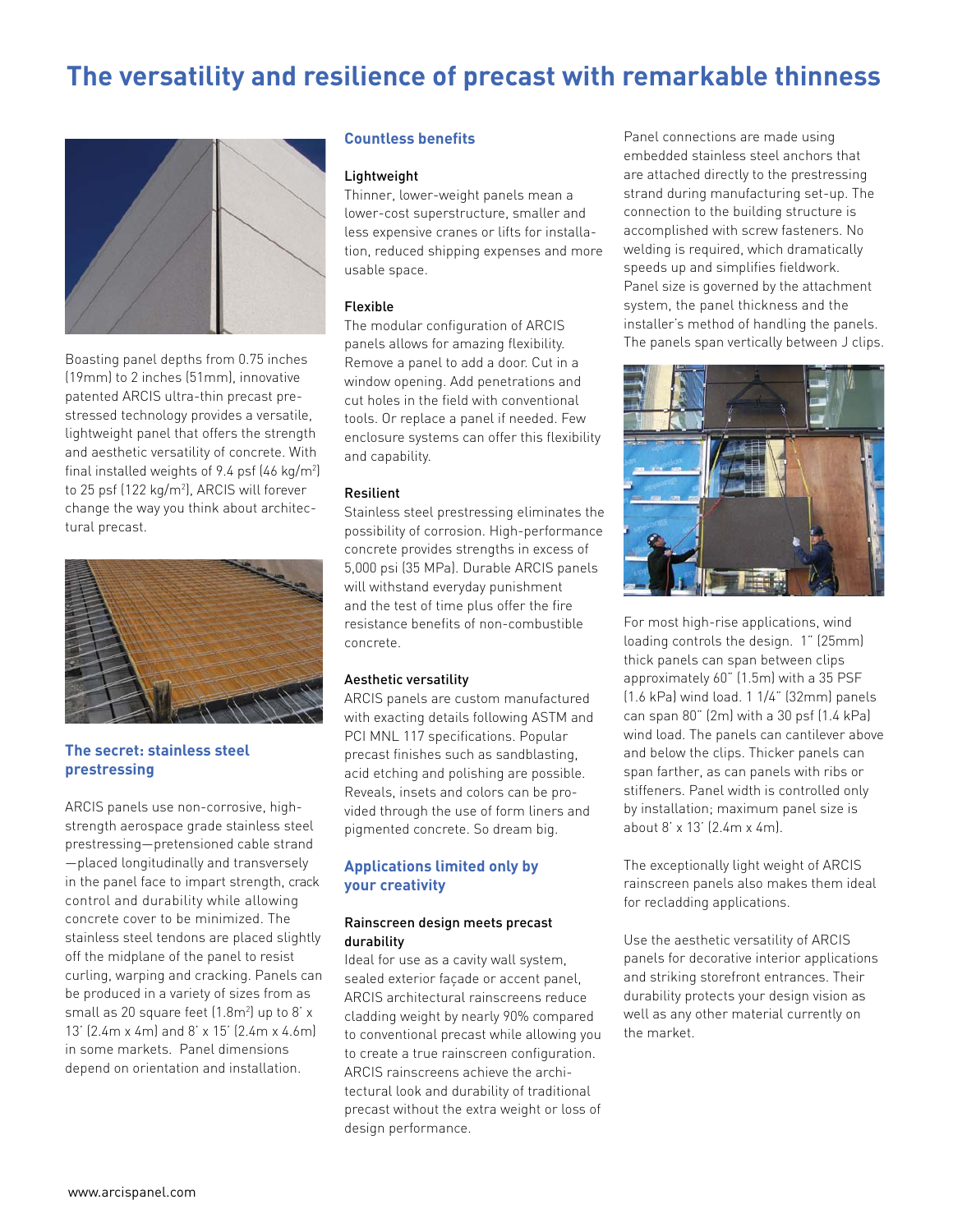

#### Marine decking

As an alternative to wood, composite or conventional concrete decking, ARCIS panels can provide long-term durability and attractive looks while their light weight reduces structural requirements.

Our mix designs create a material that withstands the harshest environments: salts, freeze-thaw cycles and heavy traffic. Architectural finishes deliver great looks and provide a slip-resistant surface. ARCIS panels can be designed to meet the most stringent environmental demands. ARCIS panels can incorporate recycled material content for added LEED and life cycle benefits.



#### Stair treads

ARCIS stair treads are sleek, functional and highly durable to withstand years of foot traffic. They deliver a minimalist appearance with maximum durability. They can be adapted to fit in most common stair and tread platform systems.







ARCIS panels can incorporate a variety of colors and architectural finishes including thin brick, sandblasting, acid etching, reveals, insets and more.





Amazingly thin ARCIS panels can be shipped much less expensively than many comparable cladding products.

ARCIS panels can provide an attractive screen wall around mechanical or HVAC equipment.

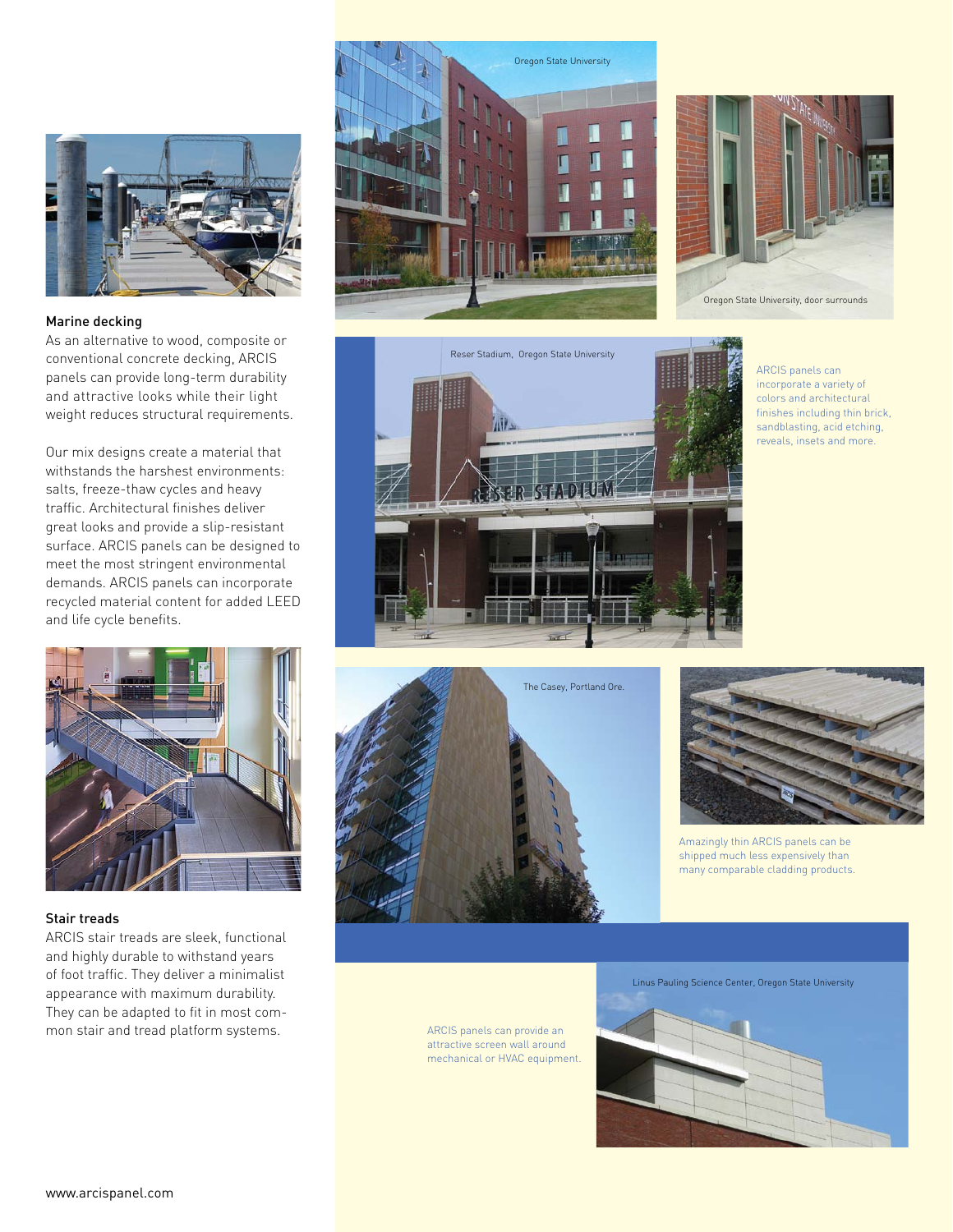With final installed weights from 9.4 psf to 25 psf  $(46 \text{ kg/m}^2 \text{ to } 122 \text{ kg/m}^2)$ , ARCIS panels provide a lightweight cladding for a true rainscreen system with the durability and aesthetic benefits of precast concrete.

The Casey, Portland, Ore.